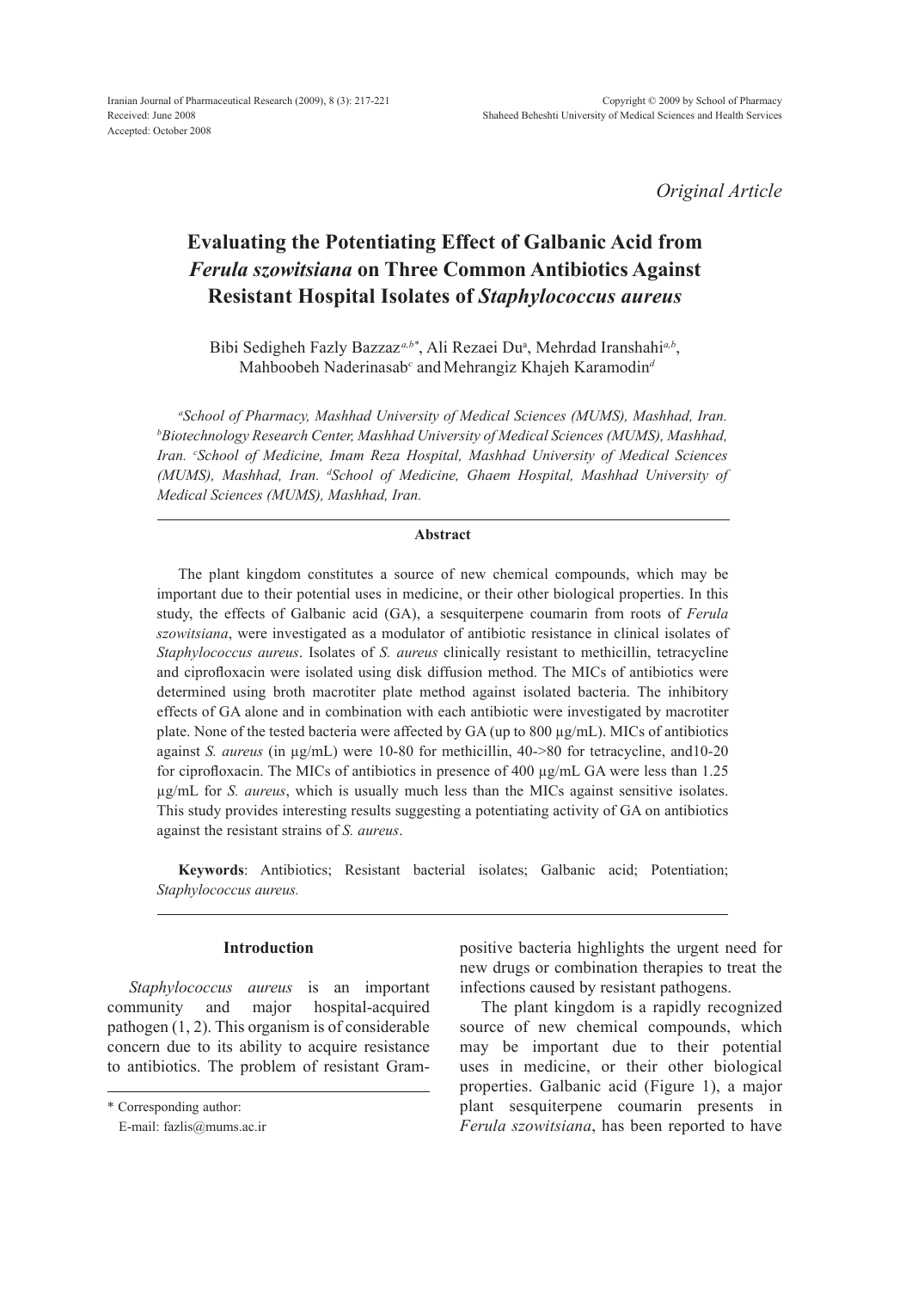

Figure 1. The structure of galbanic acid.

antibacterial enhancing effect on penicillin G and cephalexin against *S. aureus* (3). In addition, galbanic acid and its derivatives have been reported to possess anticoagulant and hepatoprotective activities (4).

In this paper, the effects of galbanic acid as a modulator of antibiotic resistance among clinical isolates of *S. aureus* are reported.

## **Experimental**

#### *Galbanic acid (GA)*

This compound has been previously isolated from *F. szowitsiana* DC., a plant from Apiaceae family, and characterized (5). The plant was identified by Dr Akhani, Faculty of Sciences, University of Tehran, Tehran, Iran.

## *Confirmation of resistant isolates of S. aureus*

Isolated samples of *S. aureus* (9 isolates) were obtained from the University Hospitals Imam Reza and Ghaem, Mashhad, Iran as resistant isolates. They were already subjected to disk diffusion method according to NCCLS (6) in the hospitals in order to obtain resistant strains. The antibiotics used for *S. aureus* susceptibility test were methicillin (30 µg), tetracycline (30 µg) and ciprofloxacin  $(5 \mu g)$ . Antibiotic disks were purchased from Padtan Teb, Iran.

# *Determination of the minimum inhibitory concentration of antibiotics or GA*

Broth macrodilution method was carried out on 24 well tissue culture plates (Orange Scientific, E. U.). In two fold broth dilution method, each 0.1 mL of each bacterial cell suspension (10<sup>7</sup>cfu/mL) was added to each well already containing 1 ml of different dilutions of either antibiotics or galbanic acid (GA) in Mueller-Hinton Broth (MHB) (Himedia, India), plus 1 mL of MHB and then was mixed. Antibiotics were tetracycline, ciprofloxacin and methicillin (Sigma, Poole, UK).

In each plate, wells of negative control (2 mL media) for sterility and positive control (2 mL media + 0.1 mL resistant/standard bacteria) were included. The Plates were incubated at 37°C for 18 h.

The presence or absence of growth of the microorganisms was assessed by MTT (2, 3, 5 tripheny tetrazolium chloride) assay (7). Briefly, 0.5 mL MTT (5 mg/mL) (Merck) was added to each well and the plates were incubated for 3 h at 37°C. The minimum inhibitory concentration (MIC) was defined as the lowest concentration able to inhibit any red dye production. The experiments were repeated two times, each sample in triplicate. According to NCCLS  $(8)$ for ciprofloxacin, if the MIC is more than or equal to 4 µg/mL, the bacteria are considered resistant. This was 16 µg/mL for tetracycline and methicillin against *S. aureus.*

## *Interaction of antibiotics and GA*

 Interaction studies were performed by a broth checkerboard method (9). The concentrations ranged from 1.25 µg/mL to 80 µg/mL for all antibiotics and from 100 µg/mL to 400 µg/mL for GA. The final bacterial inoculums in each well was  $5 \times 10^4$  cfu/mL. The plates were incubated at 37°C for 18 h. The growth of microorganisms was assessed by MTT assay as described above. The experiments were repeated two times, each sample in triplicate.

## **Results**

From different *S. aureus* isolates tested, 9 isolates were resistant to at least one of the antibiotics (ciprofloxacin, methicillin or tetracycline), and they were considered for the continuation of the experiments. These are listed in Table 1 with their source sample and gender of the patients.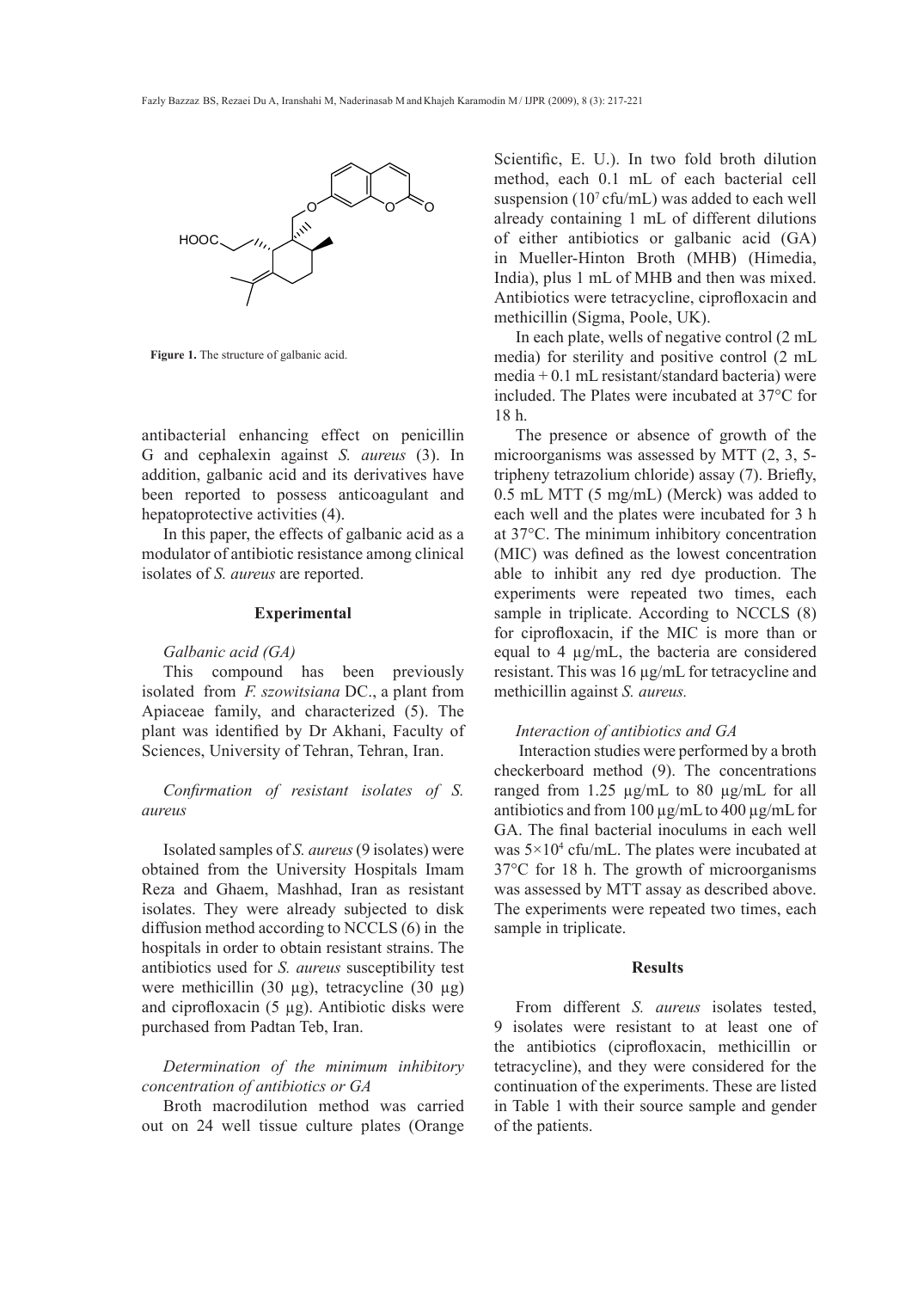| Staphylococcus aureus |               |        |                |        |        |
|-----------------------|---------------|--------|----------------|--------|--------|
| No                    | source Sample | Gender | Susceptibility |        |        |
|                       |               |        | Cip            | Met    | Tet    |
| 1                     | urine         | M      | $^{+}$         | $^{+}$ | $^{+}$ |
| $\overline{c}$        | urine         | F      | $^{+}$         |        | $^{+}$ |
| 3                     | wound         | М      | $^+$           |        | $^{+}$ |
| $\overline{4}$        | urine         | М      | $^{+}$         |        | $^{+}$ |
| 5                     | urine         | М      | $^{+}$         |        |        |
| 6                     | wound         | М      | $^{+}$         | $^{+}$ | $^+$   |
| 7                     | urine         | M      |                | $^{+}$ |        |
| 8                     | neonate eye   | M      |                | $^{+}$ |        |
| 9                     | urine         | F      |                |        |        |

M: male, F: female, Cip: ciprofloxacin, Met: methicillin, Tet: tetracycline,

+: resistant, -: sensitive

All tested bacteria were resistant to GA (up to 800  $\mu$ g/mL). MICs of antibiotics ( $\mu$ g/mL) against *S. aureus* were as follows: 10-80 for methicillin, 40->80 for tetracycline, and10- 20 for ciprofloxacin (Table 2). The effective concentrations of ciprofloxacin in combination with 100, 200 and 400 µg/mL GA against *S. aureus* were 10-<1.25, 10-<1.25 and <1.25 µg/mL, respectively (Table 3). The effective concentrations of methicillin in combination with 100, 200 and 400 µg/mL GA against *S. aureus*, were 10, 5-<1.25 and <1.25  $\mu$ g/mL, respectively (Table 4). The effective concentrations of tetracycline in combination with 100, 200 or 400 µg/mL GA against *S. aureus* were 80, <1.25 and <1.25 µg/mL, respectively (Table 5).

**Table 1.** Demographic data of patients and source samples. **Table 2.** The MICs of the compounds against standard or resistant hospital isolates of *S. aureus*.

| Antibiotic or GA | MIC (µg/ml) |           |  |  |
|------------------|-------------|-----------|--|--|
|                  | Standard*   | Resistant |  |  |
| Methicillin      | $<$ 5       | $10 - 80$ |  |  |
| Ciprofloxacin    | <2.5        | $10 - 20$ |  |  |
| Tetracycline     | <2.5        | $40 - 80$ |  |  |
| GA               | > 800       | > 800     |  |  |

\* *Staphylococcus aureus* ATCC 6538p, GA: galbanic acid The experiments were repeated two times, each sample in triplicate, and no MIC value variation was noted.

### **Discussion**

To overcome the emerging resistance problem, studies on a combination of plant extracts and antibiotics against clinical isolates have been reported (10-12). The present study shows that GA, a new sesquiterpene coumarin isolated from the acetone extract of *F. szowitsiana* roots, reduces the MIC of the antibiotics ciprofloxacin, methicillin and tetracycline against resistant isolates of *S. aureus*. GA alone had no inhibitory effect on tested isolates in concenctrations up to 800 µg/mL (Table 2). Therefore, the observed effect in this case could be due to the antibiotic  $-$  GA combination. While GA at 100  $\mu$ g/mL usually had no effect on MIC of antibiotics, increasing its concentration caused a decrease in MIC. This effect was concentration dependent.

As a group, coumarins have been found to stimulate macrophages, which could have an indirect effect on infections. Hydroxycinnamic

| Isolated CRSA  | MIC (antibiotic) $(\mu g/ml)$ |        | MIC (antibiotic + GA) ( $\mu$ g/ml) |        |
|----------------|-------------------------------|--------|-------------------------------------|--------|
|                |                               |        | GA concentration $(\mu g/ml)$       |        |
|                |                               | 100    | 200                                 | 400    |
|                | 20                            | 10     | 10                                  | < 1.25 |
| 2              | 20                            | < 1.25 | < 1.25                              | < 1.25 |
| 3              | 10                            | 10     | 5                                   | < 1.25 |
| $\overline{4}$ | 20                            | < 1.25 | < 1.25                              | < 1.25 |
| 5              | 20                            | 10     | 10                                  | < 1.25 |
| 6              | 10                            | 10     | $\leq 1.25$                         | < 1.25 |

**Table 3.** MIC of ciprofloxacin in presence of GA at different levels against resistant hospital isolates of *S. aureus* using the checkerboard method.

CRSA: Ciprofloxacin-resistant *S. aureus*, GA: Galbanic acid

The experiments were repeated two times, each sample in triplicate, and no MIC value variation was noted.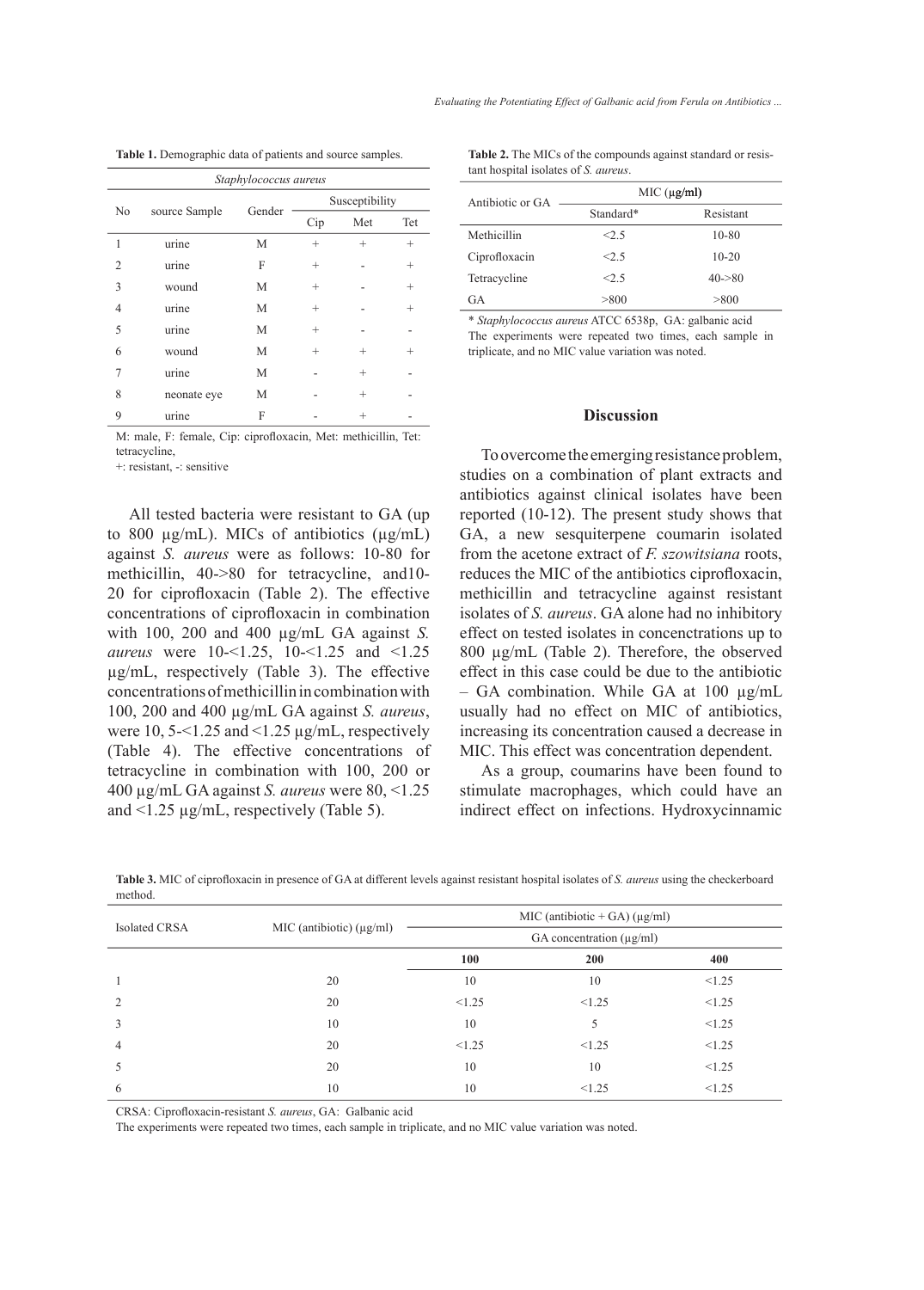|                 | MIC (antibiotic) $(\mu g/ml)$ | MIC (antibiotic + GA) ( $\mu$ g/ml) |       |        |
|-----------------|-------------------------------|-------------------------------------|-------|--------|
| Isolated MRSA   |                               | GA concentration $(\mu g/ml)$       |       |        |
|                 |                               | 100                                 | 200   | 400    |
| $\ddot{\sigma}$ | 80                            | 10                                  | 2.5   | < 1.25 |
|                 | 20                            | 10                                  |       | < 1.25 |
| 8               | 20                            | 10                                  | <1.25 | < 1.25 |

**Table 4.** MIC of methicillin in presence of GA at different levels against resistant hospital isolates of *S. aureus* using checkerboard method.

MRSA: methicillin-resistant *S. aureus*, GA: Galbanic acid

The experiments were repeated two times, each sample in triplicate, and no MIC value variation was noted.

acids, related to coumarins, seem to be inhibitory to Gram – positive bacteria. However, data about specific antibiotic properties of coumarins are scarce, although many reports give reason to believe that some utilities may reside in these phytochemicals (13).

Studies on antibiotic activity modulation effects of an extract or a crude fraction of a plant are usually performed using sub-inhibitory concentrations of the materials. The maximum concentration of GA used in this report for its potentiating effect was 400 µg/mL which is at least 3-fold lower than its MIC; as GA alone, even at 800 µg/mL, had no effect on these isolates (Table 2). However, it is believed that a concentration of 4-fold lower than the MIC is suitable when performing a potentiating assay (14).

GA having no inhibitory action on *S. aureus* at 400 µg/mL reduced the MIC of ciprofloxacin from 10-20  $\mu$ g/mL to less than 1.25  $\mu$ g/mL (8- to 16-fold reduction) which is close to the MIC against sensitive isolates (8). At 200 µg/mL of GA, 50% of isolates became sensitive

to the action of ciprofloxacin. This effect was not considerable at 100 µg/mL of GA.

GA at 400 µg/mL reduced the MIC of methicillin from 10-80 µg/mL to less than 1.25 µg/mL which is close to the MIC against sensitive strains. At 200 µg/mL of GA, 50% of isolates became sensitive to the action of methicillin. This effect was not considerable at a concentration of 100 µg/mL.

At 200  $\mu$ g/mL GA, the MIC of tetracycline against *S. aureus* was reduced from 40- 80 µg/ mL to less than 1.25  $\mu$ g/mL, i.e. 32- to 64-fold reduction in MIC.

This study shows that GA could act as a plant derived modulator of antibiotic activity on resistant isolates of *S. aureus*. The mechanism of this sensitization effect is not clear and merits investigation. A general role for sesquiterpenoid compounds as enhancers of nonspecific bacterial permeability to antibiotics and antimicrobials have been suggested (15). There is evidence on inhibition of efflux pump proteins by sesquiterpene coumarins (16). A coumarin derivative has been characterization

**Table 5.** MIC of tetracycline in presence of GA at different levels against resistant hospital isolates of *S. aureus* using checkerboard method.

| <b>Isolated TRSA</b> | MIC (antibiotic) $(\mu g/ml)$ |      | MIC (antibiotic + GA) ( $\mu$ g/ml) |        |
|----------------------|-------------------------------|------|-------------------------------------|--------|
|                      |                               |      | GA concentration $(\mu g/ml)$       |        |
|                      |                               | 100  | <b>200</b>                          | 400    |
| -1                   | 80                            | 80   | < 1.25                              | < 1.25 |
| 2                    | >80                           | 80   | < 1.25                              | < 1.25 |
| 3                    | >80                           | 80   | < 1.25                              | < 1.25 |
| $\overline{4}$       | 40                            | 1.25 | < 1.25                              | < 1.25 |
| 6                    | >80                           | 80   | < 1.25                              | < 1.25 |

TRSA: tetracycline-resistant *S. aureus*, GA: Galbanic acid

The experiments were repeated two times, each sample in triplicate, and no MIC value variation was noted.